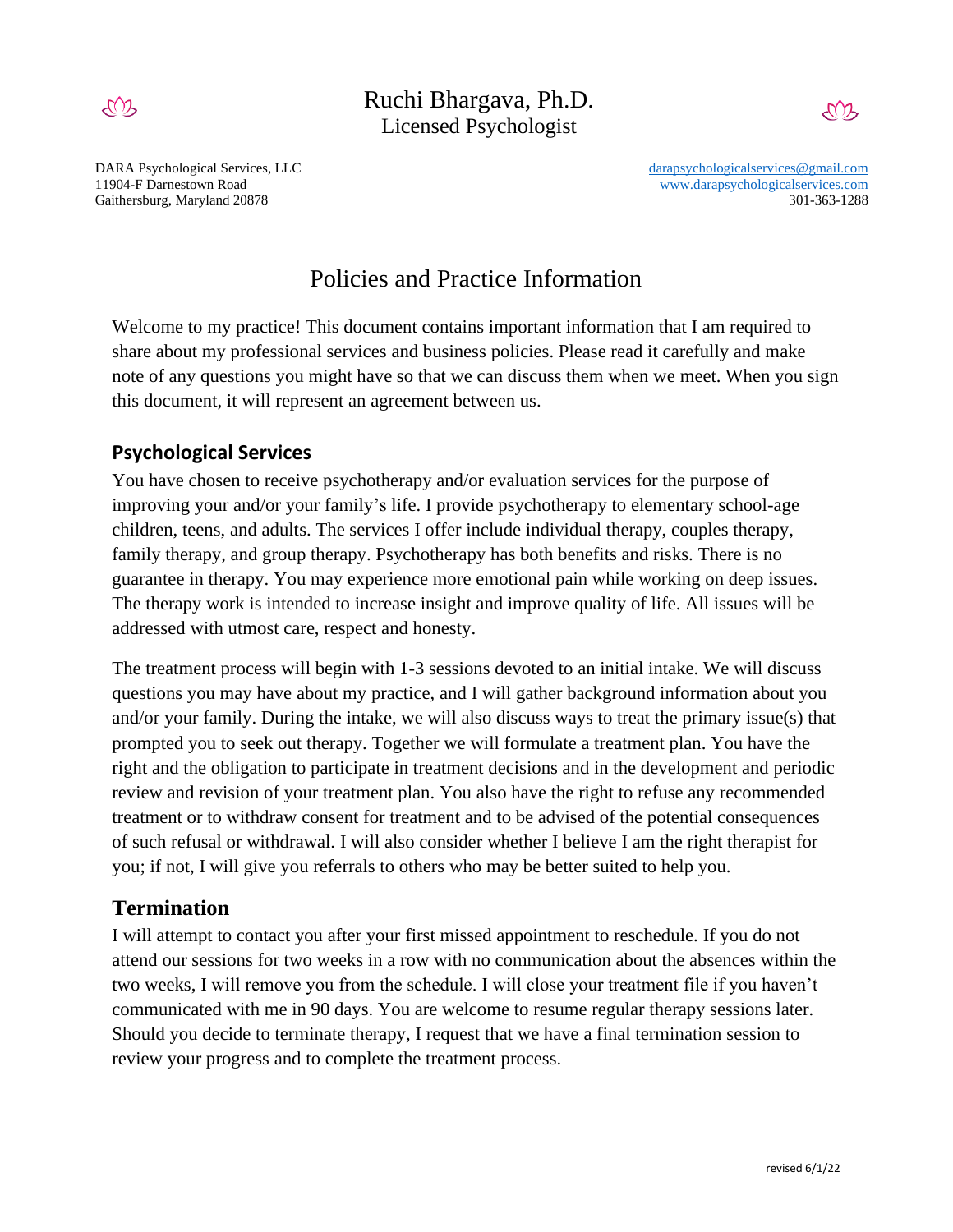#### **Professional Fees** (in-person and virtual – same fee)

- The fee for individual session (50 minutes) is \$150
- The fee for couples therapy (60 minutes) is \$170
- The fee for family therapy (60 minutes) is \$170
- Extended couples/family therapy (75 minutes) is \$190
- Extended couples/family therapy (90 minutes) is \$210
- Additional professional services will be billed on a prorated basis of my session fee. These services may include report writing, phone calls longer than 15 minutes, completion of forms for treatment purposes. I will let you know if I will need to charge for the time involved at a rate of \$80/hr (prorated). In addition, I am happy to attend school or other meetings pertaining to your child; my involvement in such meetings is billed at the rate of \$170/hr (prorated, including travel time).

## **Payments**

Payment is due at the time of service and may be paid using a major credit card, HSA credit card, cash or check (made payable to DARA Psychological Services, LLC).

You must cancel appointments at least 24 hours in advance to avoid being charged in full for the session. The late cancellation charge may be waived if we are able to reschedule your missed session for another time within the same week, but I cannot guarantee my availability. You will not be charged for late cancellations related to personal emergencies or unexpected illness. In the event of inclement weather, I am available to provide telehealth services using a secure HIPPAcompliant platform.

If a check of yours is returned by the bank for insufficient funds, you will be responsible for reimbursing any bank fees charged to my account for your returned check. If your account has not been paid for more than 60 days and arrangements for payment have not been agreed upon, I have the option of hiring a collection agency or an attorney to secure the payment. If such legal action should become necessary, its costs would be included in the claim. In addition, this process would require me to disclose otherwise confidential information. In most collection situations, the only information I release is the client's name, the nature of services provided, and the amount due.

#### **Insurance**

I am credentialed with Carefirst BCBS and will seek reimbursement accordingly.

For all other insurance companies, I am considered an out-of-network provider for insurance purposes. I can provide a superbill for you to file with your insurance company for reimbursement for out-of-network services. Not all insurance companies reimburse for out-of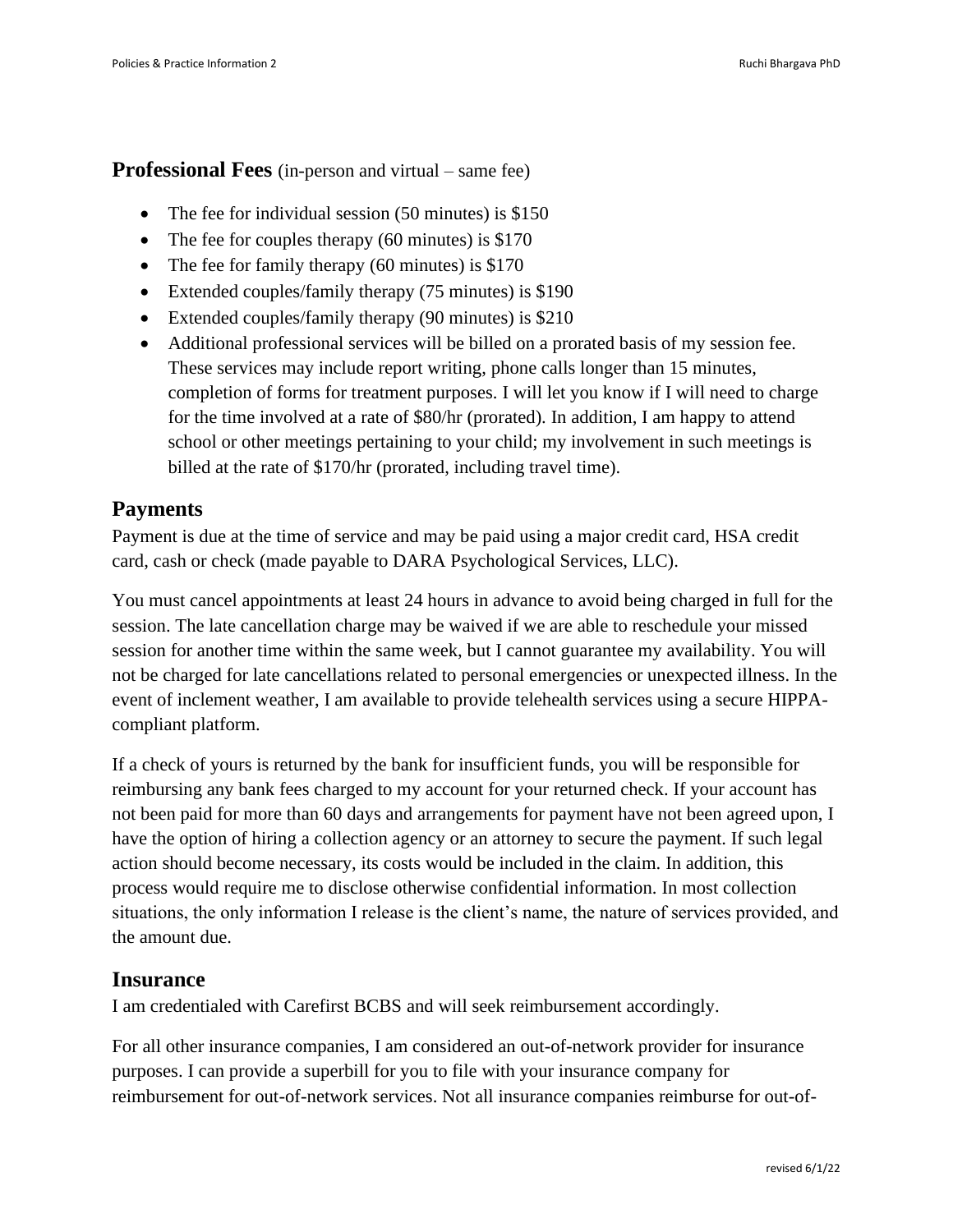network providers; I encourage you to check with your insurance company to find out your benefits and responsibilities. You are responsible for the payment of services and submitting the bill for reimbursement. A superbill is not a guarantee of reimbursement. By signing this agreement, you are indicating that (1) you agree to pay for all services at the time they are rendered, (2) you understand that you may or may not be eligible to receive insurance reimbursement, and (3) I have no knowledge regarding your reimbursement eligibility.

Please be aware that if you choose to provide the superbill receipt for services to your insurance company, it must include a psychiatric diagnosis. In that event, I will inform you about the diagnosis that I plan to render before it is given. Any diagnosis made will become part of your permanent insurance records. In addition, you should also be aware that your contract with your health insurance company requires that I provide them with information relevant to the services that I provide to you if you submit claims. The state of Maryland permits me to send some information without your consent in order to file appropriate claims. I will inform you of any information that I need to send to your insurance company for treatment purposes. By signing this Agreement, you agree that I can provide requested information to your insurance carrier.

# **HIPAA**

The Health Insurance Portability and Accountability Act (HIPAA) is a federal law that mandates privacy requirements and client rights pertaining to the use and disclosure of Protected Health Information in connection with treatment, payment, and health care operations. While I am not a covered entity, I take HIPAA guidelines into consideration when determining appropriate privacy practices and the protection of your personal health information.

# **Client Rights Including Confidentiality**

At any time you may ask questions about the process and the course of therapy and/or refuse therapeutic or diagnostic procedures or methods. I expect that questions about the methods, effectiveness, and duration of therapy will be raised by both of us at regular intervals during the course of treatment in order to evaluate progress, make adjustments, and decide when to end your therapy. You are encouraged to discuss these topics and are reminded that you may end treatment at any time. You may also seek a second opinion if you wish to do so.

I treat the information you share with me with the greatest respect. The confidentiality of our conversations and my records are protected by standards for professional practice established in the Ethical Principles of Psychologists of the American Psychological Association and by specific Maryland state law governing privilege and confidentiality.

In most situations, I can only release information about your treatment to others if you sign a written Authorization form. However, there are some circumstances in which no authorization is required. Federal Law (HIPAA) specifies these circumstances. As you will see below, the Federal requirements are aimed at protecting the rights of clients and psychologists, and in some cases, the community at large. Most of them reflect the legal and ethical responsibility of a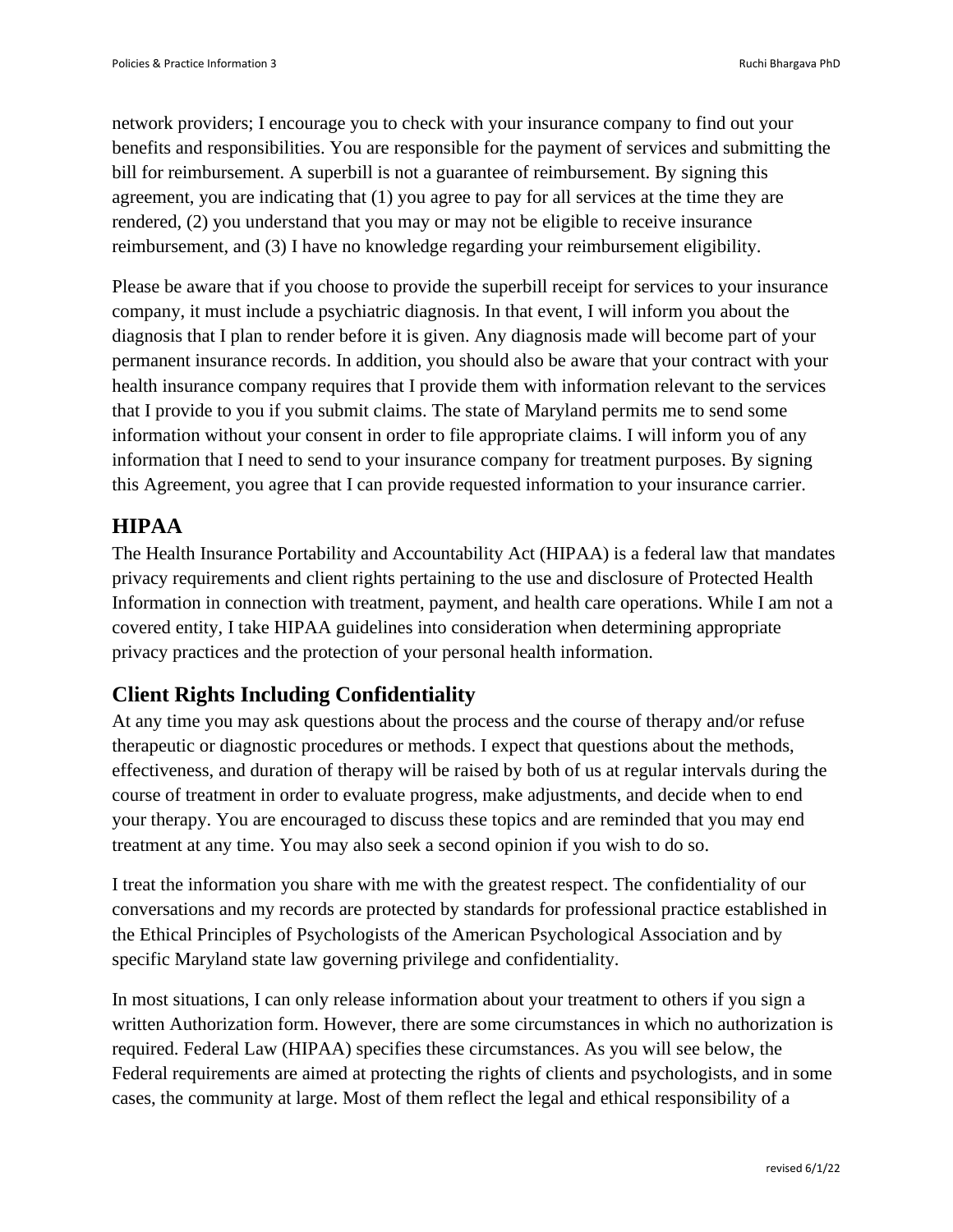psychologist to take action to protect endangered individuals from harm when such a danger exists. Fortunately, such situations are rare. If a crisis of this sort should occur, it is my policy to discuss these matters fully with you before taking any action, unless in my professional judgement there are compelling reasons not to do so. Confidentiality will be respected in all cases, except as noted below:

- If you are involved in a court proceeding and a request is made for information concerning your diagnosis and treatment, such information is protected by the psychologist-client privilege law. I cannot provide any information without your written authorization, or a court order. If you are involved in or contemplating litigation, you should consult with your attorney to determine whether a court would be likely to order me to disclose information.
- If a government agency is requesting the information for health oversight activities, I may be required to provide it for them.
	- o Being subject to a subpoena issued by a court for my records ( a judge may order my testimony if he/she/they determined that the issues demand it, and I must comply with that court order).
- If a client files a complaint or lawsuit against me, I may disclose relevant information regarding that client in order to defend myself.
- If health insurers require disclosures or it is necessary to collect overdue fees, I may disclose relevant information as specified elsewhere in this agreement.

# **There are situations in which I am legally obligated to take action to protect others from harm. In certain situations, I am not legally able to maintain confidentiality. Situations where confidentiality will be limited or revoked include:**

- If I have reason to believe that a child or vulnerable adult has been subjected to abuse or neglect – including my becoming aware of marks/bruises on a child's body inflicted by an adult – or that a vulnerable adult has been subjected to self-neglect, or exploitation, the law requires that I file a report with the appropriate government agency, usually the local office of the Department of Social Services. Once a report is filed, I may be required to provide additional information.
- If I know that a client has a propensity for violence and the client indicates the intention to inflict imminent physical injury upon a specified victim(s), I am required to take protective actions. These actions may include establishing and undertaking a treatment plan that is calculated to eliminate the possibility that the client will carry out the threat such as seeking hospitalization of the client and/or informing the potential victim or the police about the threat.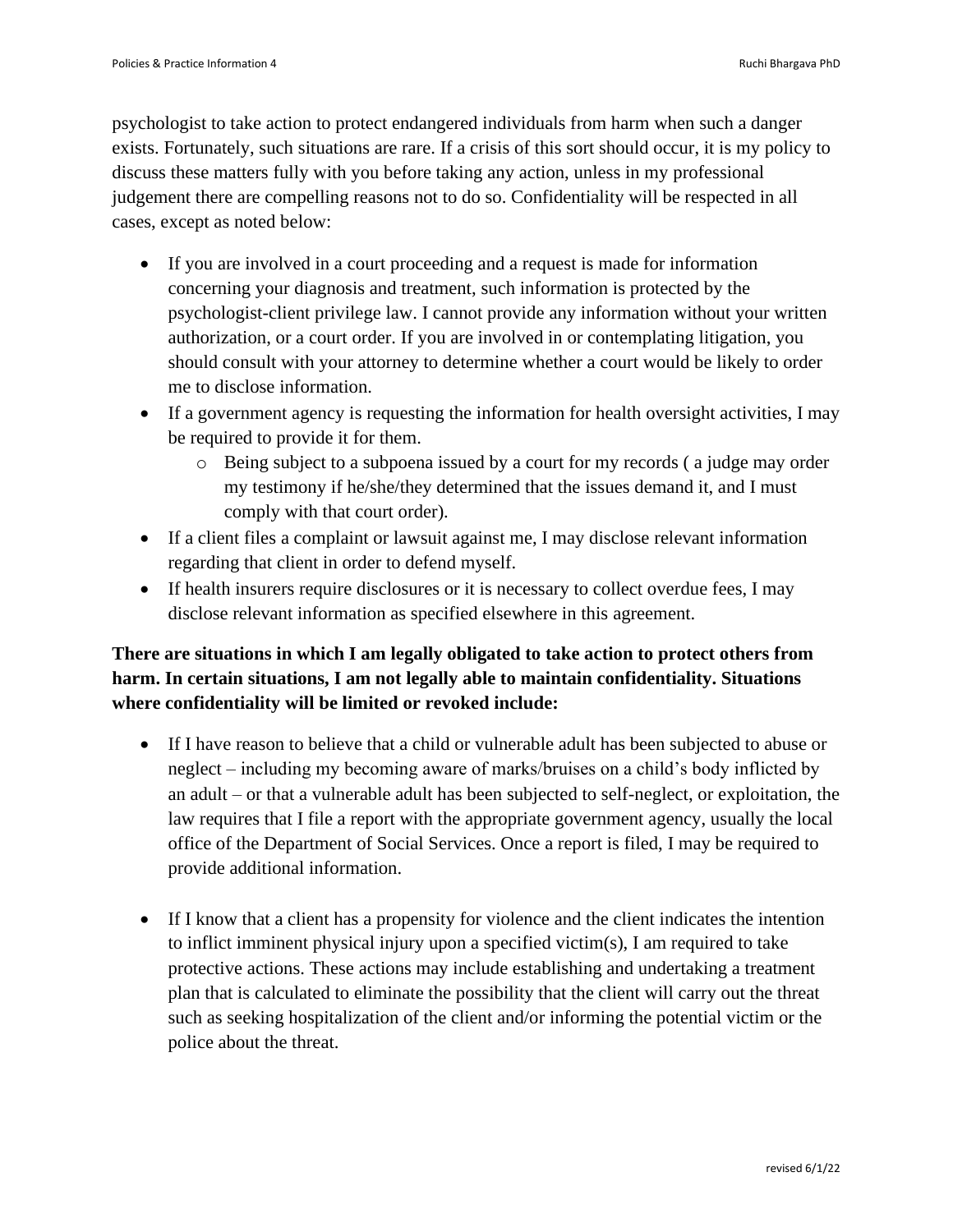• If I believe that there is an imminent risk that a client will inflict serious physical selfharm or death, or that immediate disclosure is required to provide for the client's emergency health care needs, I am required to take appropriate protective actions, including initiating hospitalization and/or notifying family members or others who can protect the client.

If such a situation arises, I will make every effort to discuss it with you before taking any action and I will limit my disclosure to what is necessary.

**With the exception of situations in which I am legally required to breach confidentiality, you agree that I may use my professional judgment to determine what is and what is not shared with parents of child/minor clients.** This allows minors (particularly adolescents) to participate in therapy without feeling at risk of having their personal information shared with parents. This creates a private, therapeutic environment, and offers a respectful attitude toward my minor clients. I welcome any questions or concerns about this aspect of my practice.

In the event of my unplanned absence from practice, whether due to injury, illness, death, or any other reason, I maintain a detailed Professional Will with instructions for an Executor to inform you of my status and ensure your continued care in accordance with your needs. Please let me know if you would like the names of my Executor and Secondary Executor. You authorize the Executor and Secondary Executor to access your treatment and financial records only in accordance with the terms of my Professional Will, and only in the event that I experience an event that has caused or is likely to cause a significant unplanned absence from practice.

While this written summary of exceptions to confidentiality should help to inform you about potential problems, it is important that we discuss any questions or concerns that you may have now or in the future. The laws governing confidentiality can be quite complex; in situations where specific advice is required, formal legal advice may be needed.

#### **Professional Records**

I am required by State law and HIPAA regulations to maintain a record of your treatment for a certain period of time after treatment has ended. Please reach out with any questions you may have about this. To release a copy of the records, your written consent or the written consent of a legal guardian is required. Clients under 18 years of age who are not emancipated and their parents should be aware that the law allows parents to examine their child's treatment records. While privacy in psychotherapy is very important, particularly with teenagers, parental involvement is often essential to successful treatment. I will provide parents with a summary of their child's treatment if requested. If I feel that the child is in danger or is a danger to someone else, I will notify the parents of my concerns. Before giving parents any information, I will attempt to discuss the matter with the minor client, if possible, and do my best to handle any objections they may have.